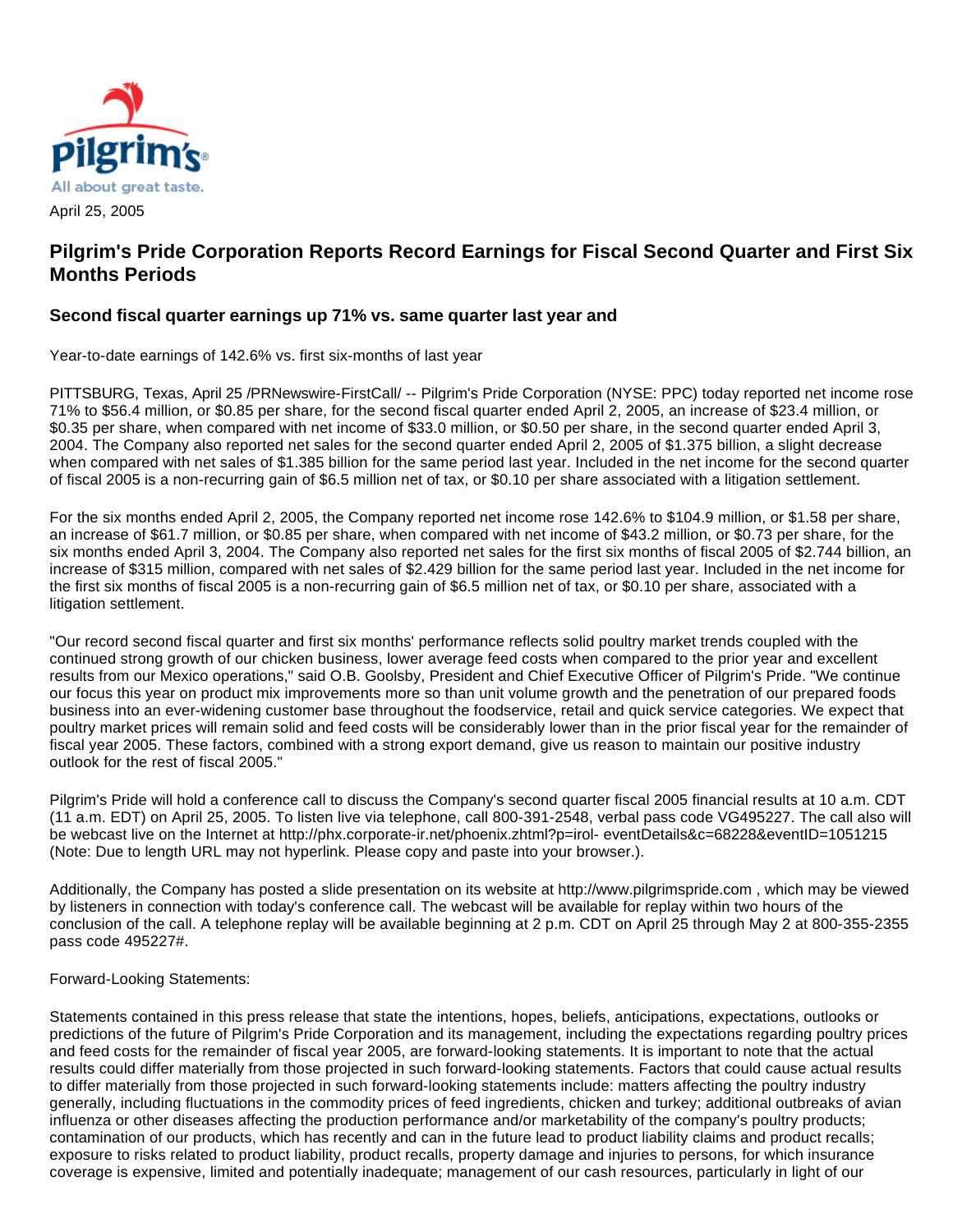leverage; restrictions imposed by and as a result of, our leverage; currency exchange rate fluctuations, trade barriers, exchange controls, expropriation and other risks associated with foreign operations; changes in laws or regulations affecting our operations or the application thereof as well as competitive factors and pricing pressures; risks associated with the acquisition of ConAgra Foods' chicken division including possible unknown liabilities assumed in connection with the acquisition and loss of customers of the acquired business; inability to recognize the anticipated cost savings and anticipated benefits in connection with our turkey division restructuring; and the impact of uncertainties of litigation as well as other risks described under "Risk Factors" in our Annual Report on Form 10-K and subsequent filings with the Securities and Exchange Commission. Pilgrim's Pride Corporation undertakes no obligation to update or revise publicly any forward-looking statements, whether as a result of new information, future events or otherwise.

PILGRIM'S PRIDE CORPORATION Consolidated Statements of Income (Unaudited) [In thousands, except share and per share amounts] Three Months Ended April 2, 2005 April 3, 2004 Net Sales \$1,375,321 \$1,384,908 Costs and Expenses Cost of sales 1,216,837 1,261,513 Selling, general and administrative 69,529 61,884 1,286,366 1,323,397 Operating Income 88,955 61,511 Other Expense (Income): Interest expense, net 9,318 13,524 Foreign exchange (gain) loss (223) 185 Miscellaneous, net (10,733) 1,257 Total other expenses, net (1,638) 14,966 Income before income taxes 90,593 46,545 Income tax expense 34,204 13,594 Net Income \$56,389 \$32,951 Net income per common share -basic and diluted \$0.85 \$0.50 Dividends declared per common share \$0.015 \$0.015 Weighted average shares outstanding 66,555,733 66,555,733 Six Months Ended April 2, 2005 April 3, 2004 (26 Weeks) (27 Weeks) Net Sales \$2,743,568 \$2,429,275 Costs and Expenses Cost of sales 2,429,673 2,228,840 Selling, general and administrative 133,925 108,116 2,563,598 2,336,956 Operating Income 179,970 92,319 Other Expense (Income): Interest expense, net 21,542 25,968 Foreign exchange (gain) loss (326) 263 Miscellaneous, net (11,748) 936 Total other expenses, net 9,468 27,167 Income before income taxes 170,502 65,152 Income tax expense 65,604 21,915 Net Income \$104,898 \$43,237 Net income per common share -basic and diluted \$1.58 \$0.73 Dividends declared per common share \$0.015 \$0.030 Weighted average shares outstanding 66,555,733 58,882,431 PILGRIM'S PRIDE CORPORATION Condensed Consolidated Balance Sheets (Unaudited) [In thousands] April 2, 2005 October 2, 2004 ASSETS Cash and cash equivalents \$147,837 \$38,165 Other current assets 909,824 979,063 Total Current Assets 1,057,661 1,017,228 Other Assets 49,618 50,086 Property, Plant and Equipment, net 1,162,257 1,178,675 Total Assets \$2,269,536 \$2,245,989 LIABILITIES AND STOCKHOLDERS' EQUITY Current maturities of long-term debt \$8,501 \$8,428 Other current liabilities 556,909 625,074 Total Current Liabilities 565,410 633,502 Long-Term Debt, Less Current Maturities 523,404 535,866 Deferred Income Taxes 153,286 152,455 Minority Interest in Subsidiary 1,320 1,210 Total Stockholders' Equity 1,026,116 922,956 Total Liabilities and Stockholders' Equity \$2,269,536 \$2,245,989 Pilgrim's Pride Corporation Pro forma Financial Information (Unaudited) (In thousands except per share amounts) The unaudited pro forma financial information has been presented as if the acquisition of the ConAgra chicken division had occurred as of the beginning of fiscal year 2004. Six Months Ended April 3, 2004 (27 Weeks) Net sales \$2,890,067 Depreciation and amortization \$66,043 Operating income \$117,833 Interest expense, net \$30,339 Income tax expense \$30,775 Net income \$57,695 Net income per common share \$0.87 Weighted average shares outstanding 66,555,733 Selected Financial Information (Unaudited) (In thousands)

Note: "EBITDA" is defined as net income before interest, taxes, depreciation and amortization. EBITDA is presented because it is used by us, and we believe it is frequently used by securities analysts, investors and other interested parties, in addition to and not in lieu of Generally Accepted Accounting Principles (GAAP) results, to compare the performance of companies. EBITDA is not a measurement of financial performance under GAAP and should not be considered as an alternative to cash flow from operating activities or as a measure of liquidity or an alternative to net income as indicators of our operating performance or any other measures of performance derived in accordance with GAAP.

## EBITDA is calculated as follows:

| Three Months Ended            | April 2, 2005 |           | April 3, 2004 |          |
|-------------------------------|---------------|-----------|---------------|----------|
| Net Income                    |               | \$56,389  |               | \$32,951 |
| : Add                         |               |           |               |          |
| Income tax expense            |               | 34,204    |               | 13,594   |
| Interest expense, net         |               | 9,318     |               | 13,524   |
| Depreciation and amortization |               | 33,777    |               | 33,087   |
| Minus:                        |               |           |               |          |
| Amortization of capitalized   |               |           |               |          |
| financing costs               |               | 580       |               | 488      |
| <b>EBITDA</b>                 |               | \$133,108 |               | \$92,668 |
| Capital expenditures          |               | \$27.994  |               | \$19,429 |

|                  |            |                                           | Pro Forma  |
|------------------|------------|-------------------------------------------|------------|
| Six Months Ended |            | April 2, 2005 April 3, 2004 April 3, 2004 |            |
|                  | (26 Weeks) | (27 Weeks)                                | (27 Weeks) |
| Net Income       | \$104,898  | \$43,237                                  | \$57,695   |